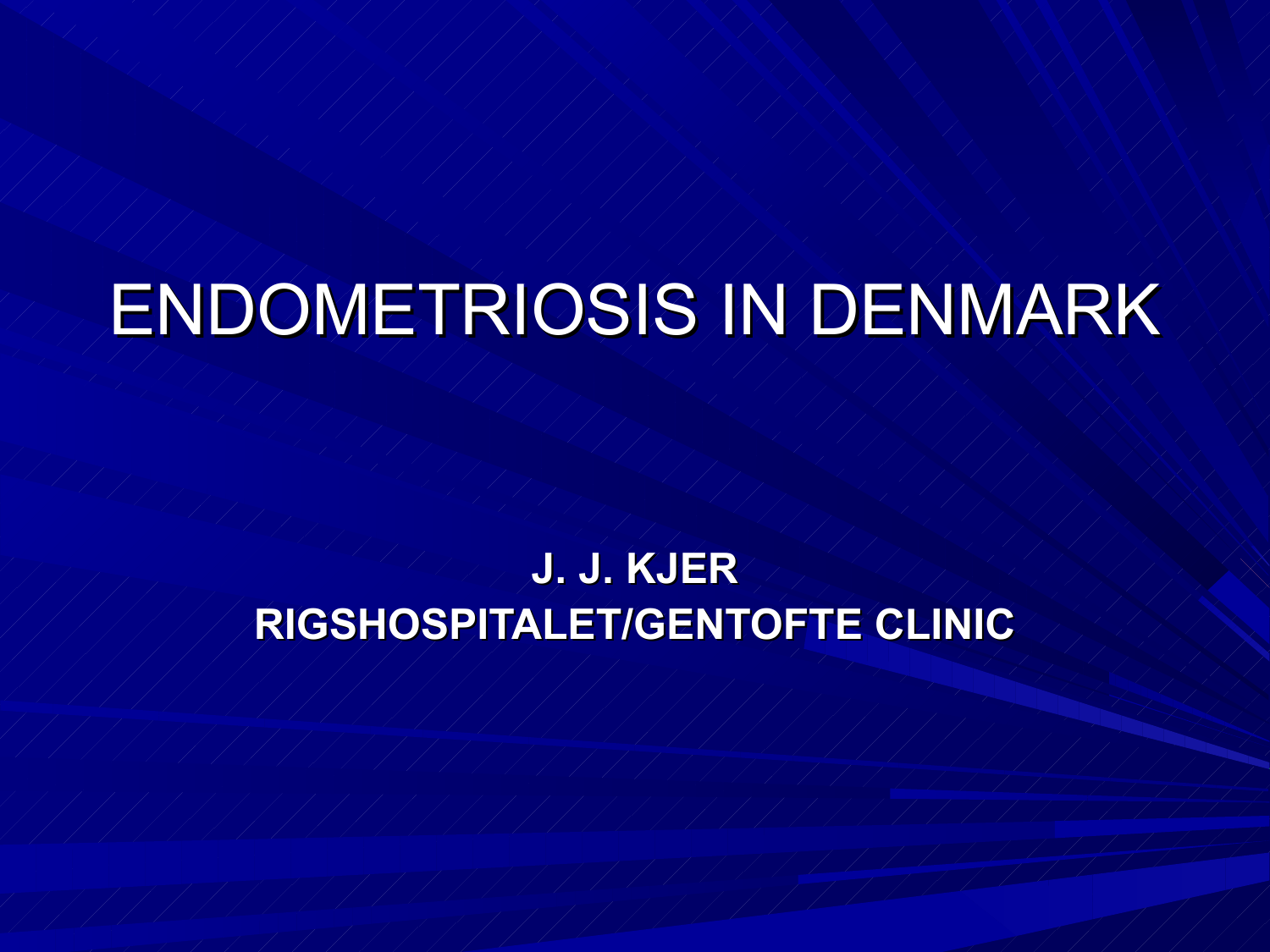## FACTS ABOUT DENMARK

**15,5 MILL. INHABITANTS** ENDOMETRIOSIS IS TREATED IN ALL DEPARTMENTS (AROUND 30)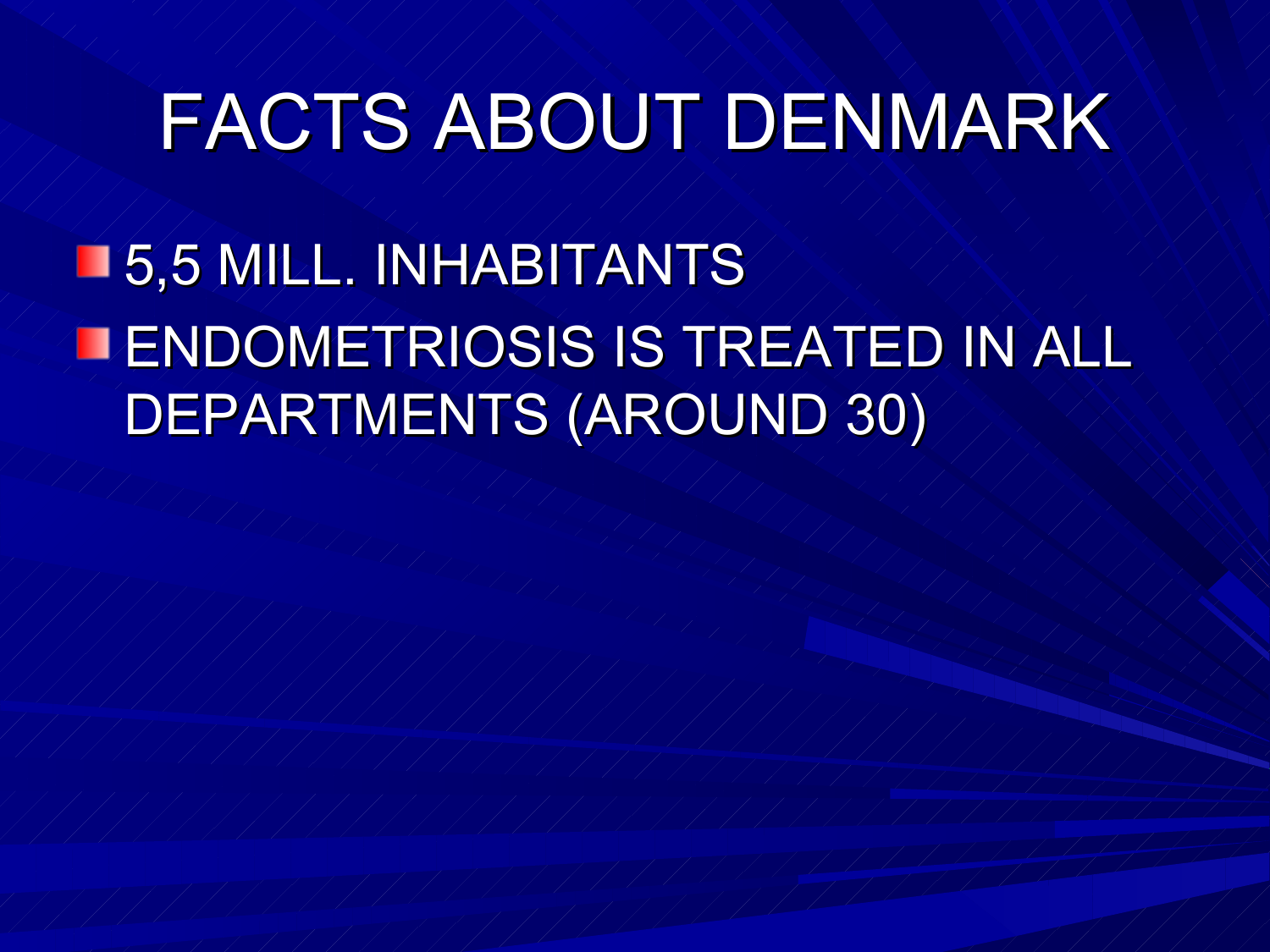#### **SPECIALISED TREATMENT OF ENDOMETRIOSIS, "CENTRES OF EXCELLENCE"**

MEETING IN KOLDING 1998 (INTEREST-GROUP) **PATIENT ORGANIZATION IN CONTACT WITH** NATIONAL BOARD OF HEALTH 2000

**TWO CENTRES OF EXCELLENCE 2001 (GLOSTRUP** HOSPITAL AND SKEJBY HOSPITAL)

**DEFINITION**:

DIFFICULT OR ADVANCED ENDOMETROSIS, PATIENTS WITH DISSEMINATED DISEASE AS RECTOVAGINAL ENDOMETRIOSIS, RETROPERITONEAL ENDOMETROSIS OR BOWEL ENDOMETRIOSIS.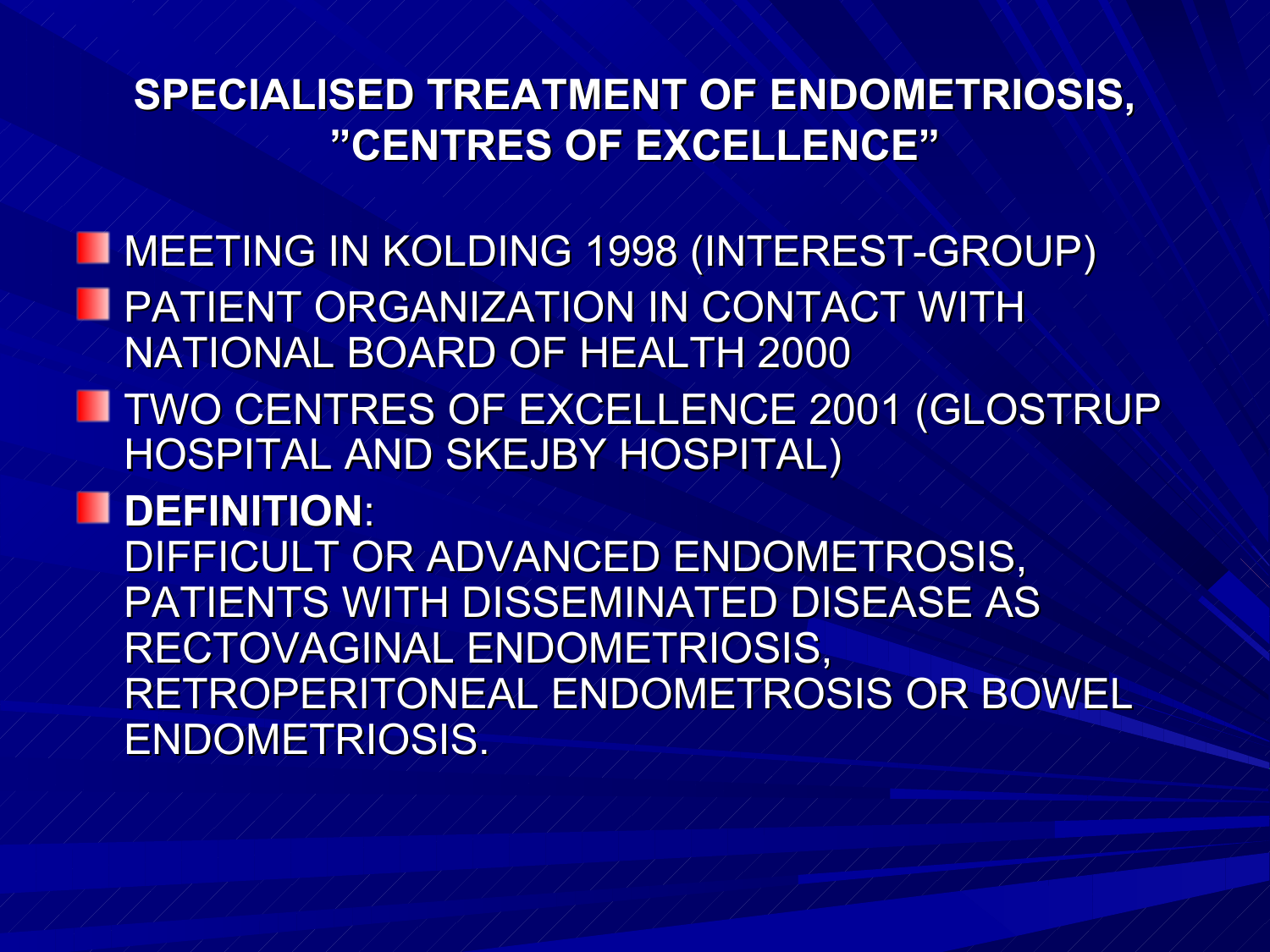### **WHY "CENTRES OF EXCELLENCE"(1)**

**PROPER TRAINING ADHERENCE TO EVIDENCE-BASED GUIDELINES NAUALITY MANAGEMENT PATIENT OUTCOME LOENTRAL GYNAECOLOGIST TO EACH PATIENT. TEATE CRITICAL MASS OF PATIENTS FOR** SCIENTIFIC WORK AND SURGICAL TRAINING **REDUCTION IN TIME TO DIAGNOSIS** REDUCTION OF THE TIME BEFORE DEDICATED SPECIALIST CARE IS INVOKED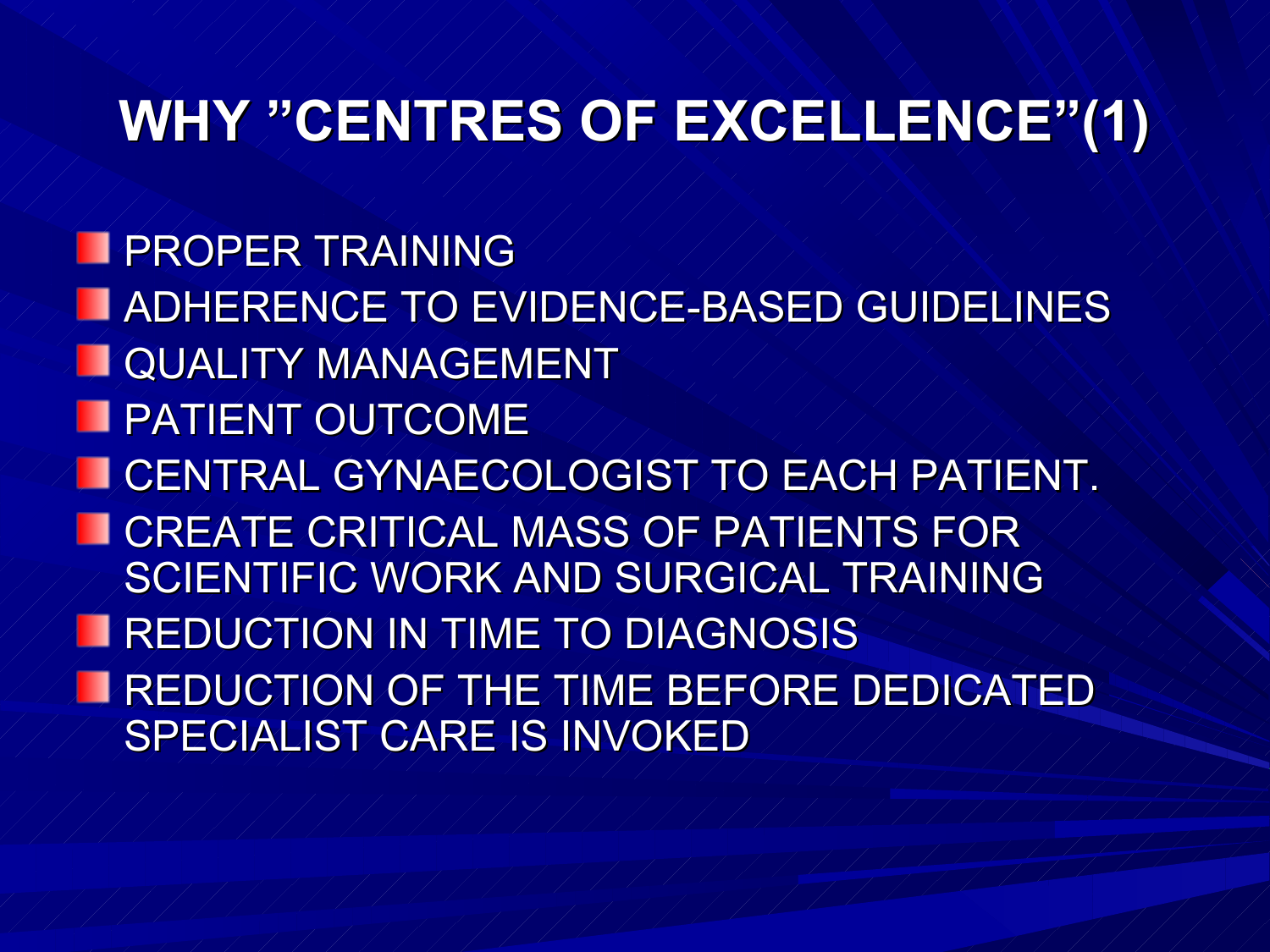### **WHY " CENTRES OF EXCELLENCE" (2)**

**FIPROPER INDICATION FOR OPERATION ADEQUATE PREOPERATIVE** EVALUATION SKILLED RADIOLOGIST FOR MRI-DIAGNOSIS OF ENDOMETROISIS HANDLING OF RELAPSE HANDLING OF COMPLICATIONS UNIFORM POSTOPERATIVE CONTROL AND TREATMENT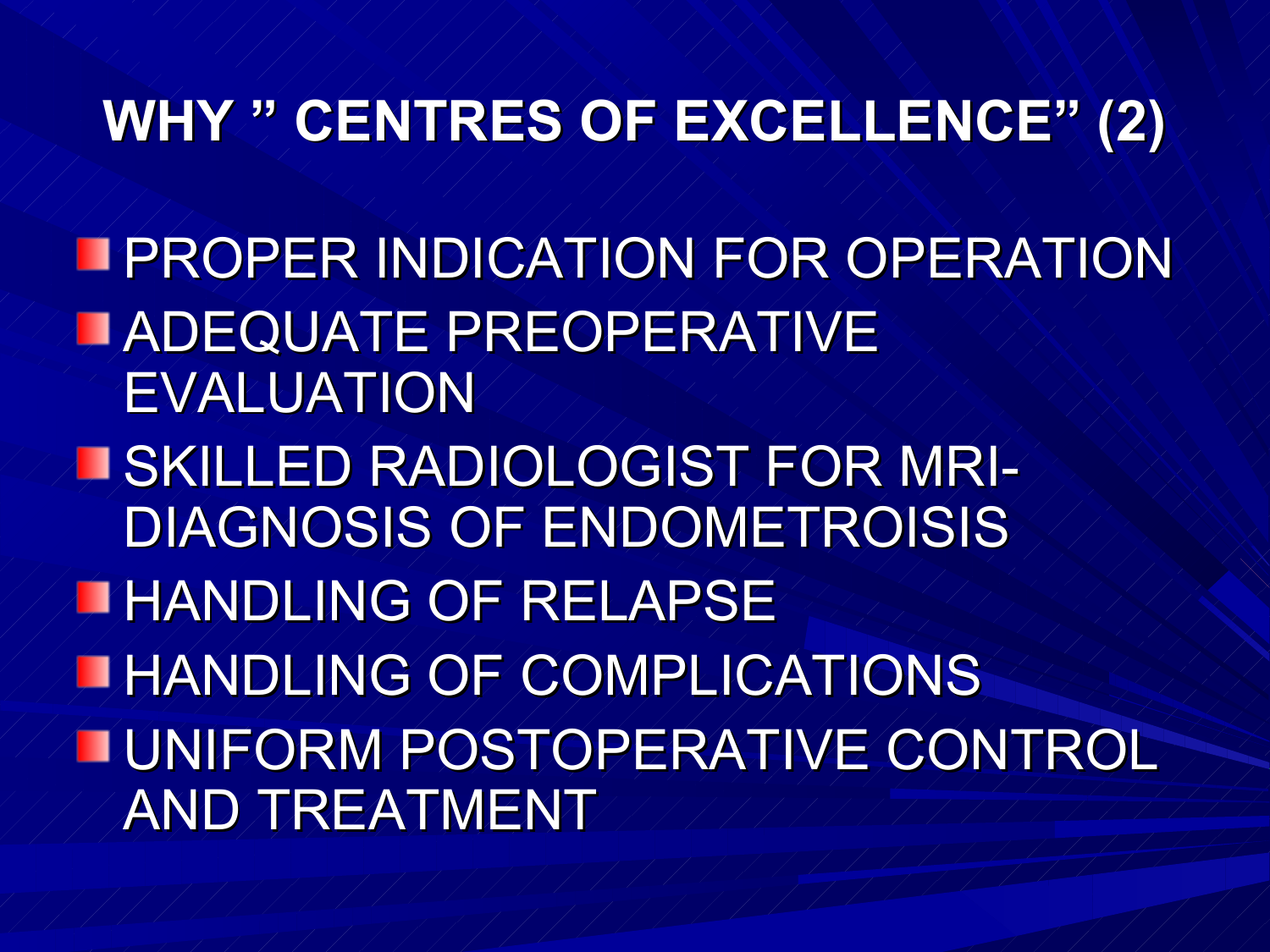### **WHY " CENTRES OF EXCELLENCE" (3)**

**NETWORK WITH CONTACT TO**: ANAESTHESIOLOGIST PHYSIOTHERAPIST UROLOGIST/GASTROENTEROLOGIST INFERTILITY DEPARTMENT NON-TRADITIONAL PRACTITIONERS **DIETICIANS** PSYCHOLOGIST GENERAL PRACTITIONER/SOCIAL AUTHORITIES PATIENTS SUPPORT ORGANIZATIONS NURSES, COUNSELLORS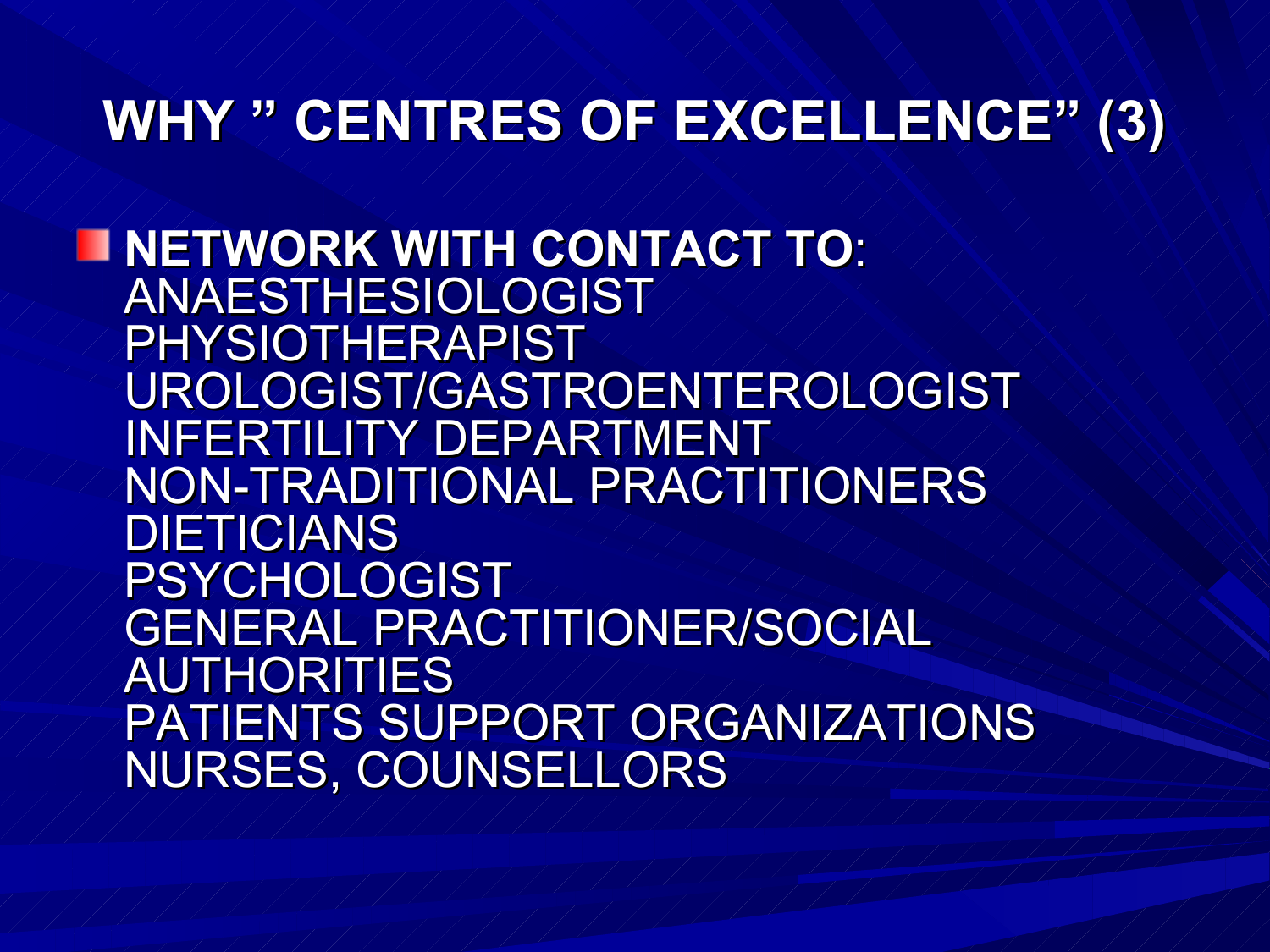## **WHY "CENTRES OF EXCELLENCE (4)**

**ESTUDIES OF EPIDEMIOLOGY ISCIENTIFIC PUBLICATIONS INTERNATIONAL NETWORK** ADEQUATE SURGERY WITH ACCEPTABLE TIME CONSUMPTION.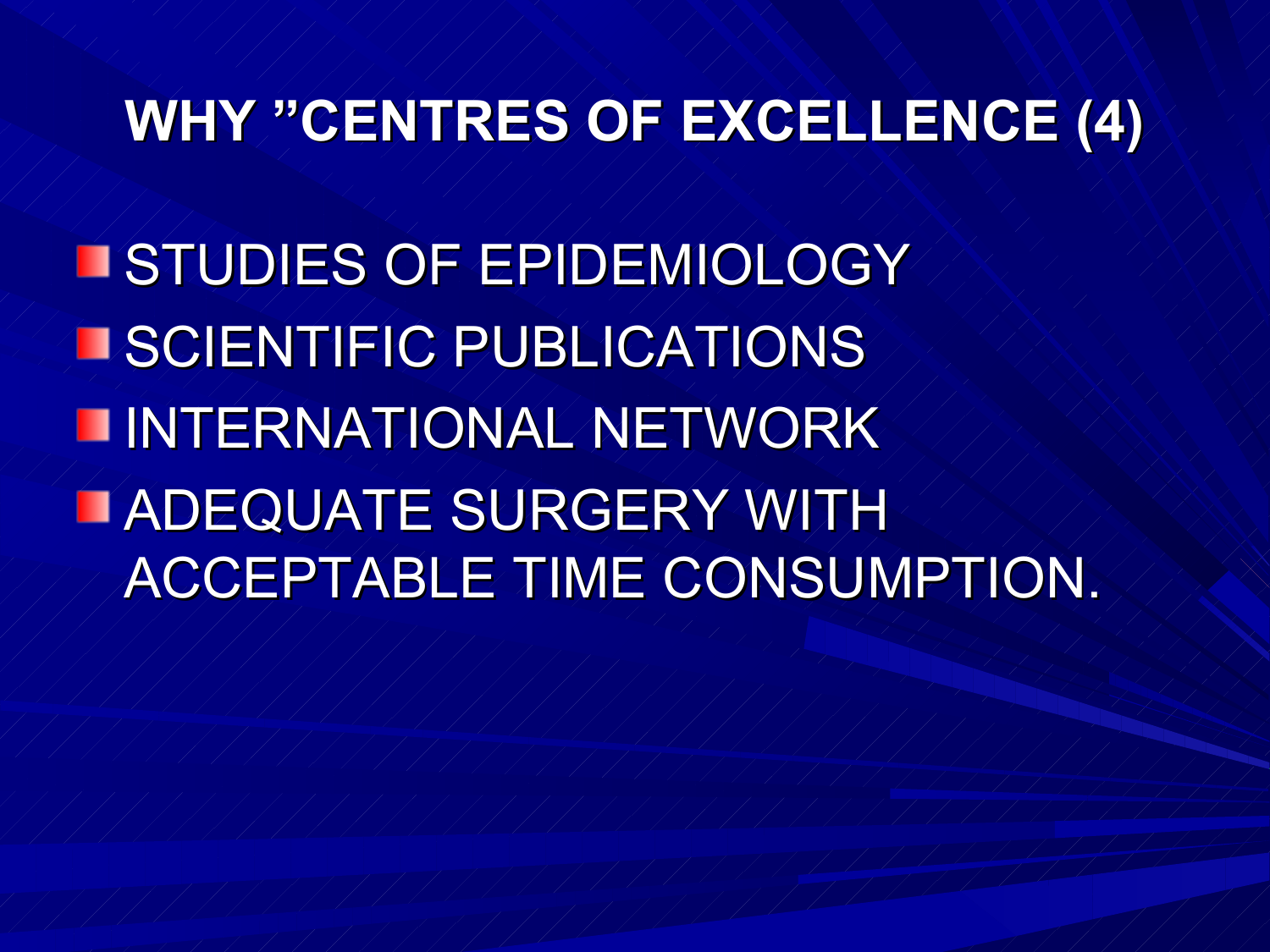**WHICH LOCATIONS OF ENDOMETRIOSIS NEED TO BE TREATED** 

**IN " CENTRES OF EXCELLENCE" TO OUR OPINION**

**ENDOMETRIOSIS IN: THE POSTERIOR FORNIX IMATHE POUCH OF DOUGLAS THE INGUINA TUTHE ABDOMINAL WALL THE BLADDER THE BOWELS THE OVARIES** AND PATIENTS WITH KNOWN MULTIPLE ADHESIONS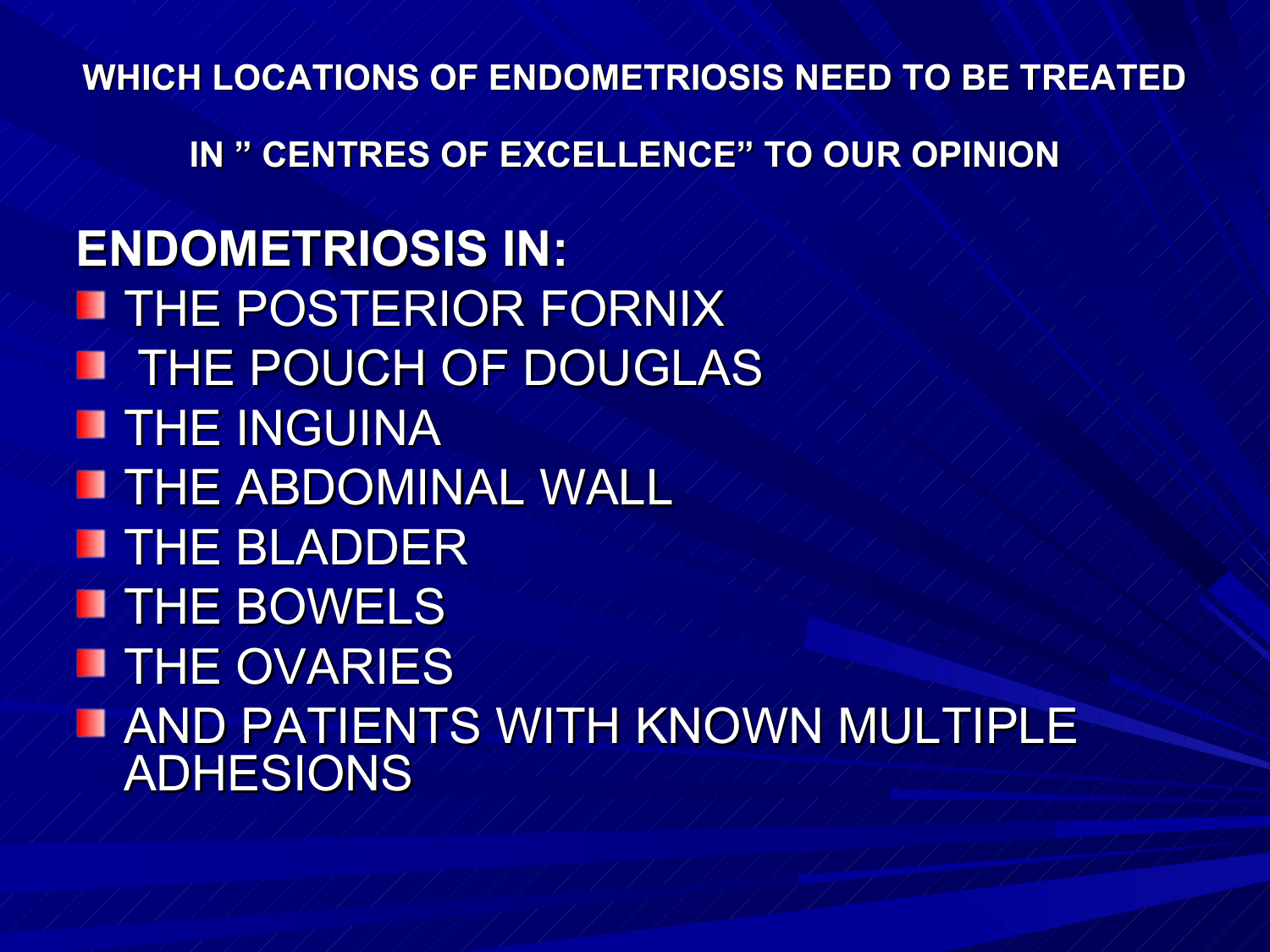## **WHY DO WE NEED TRAINING?**

ARTHUR RUBENSTEIN (PIANIST) *"IF I DO NOT PRACTICE TO DAY, I CAN FEEL IT. IF I DO NOT PRACTICE FOR TWO DAYS, MY WIFE CAN FEEL IT, - IF I DO NOT PRACTICE FOR THREE DAYS EVERYBODY CAN FEEL IT."*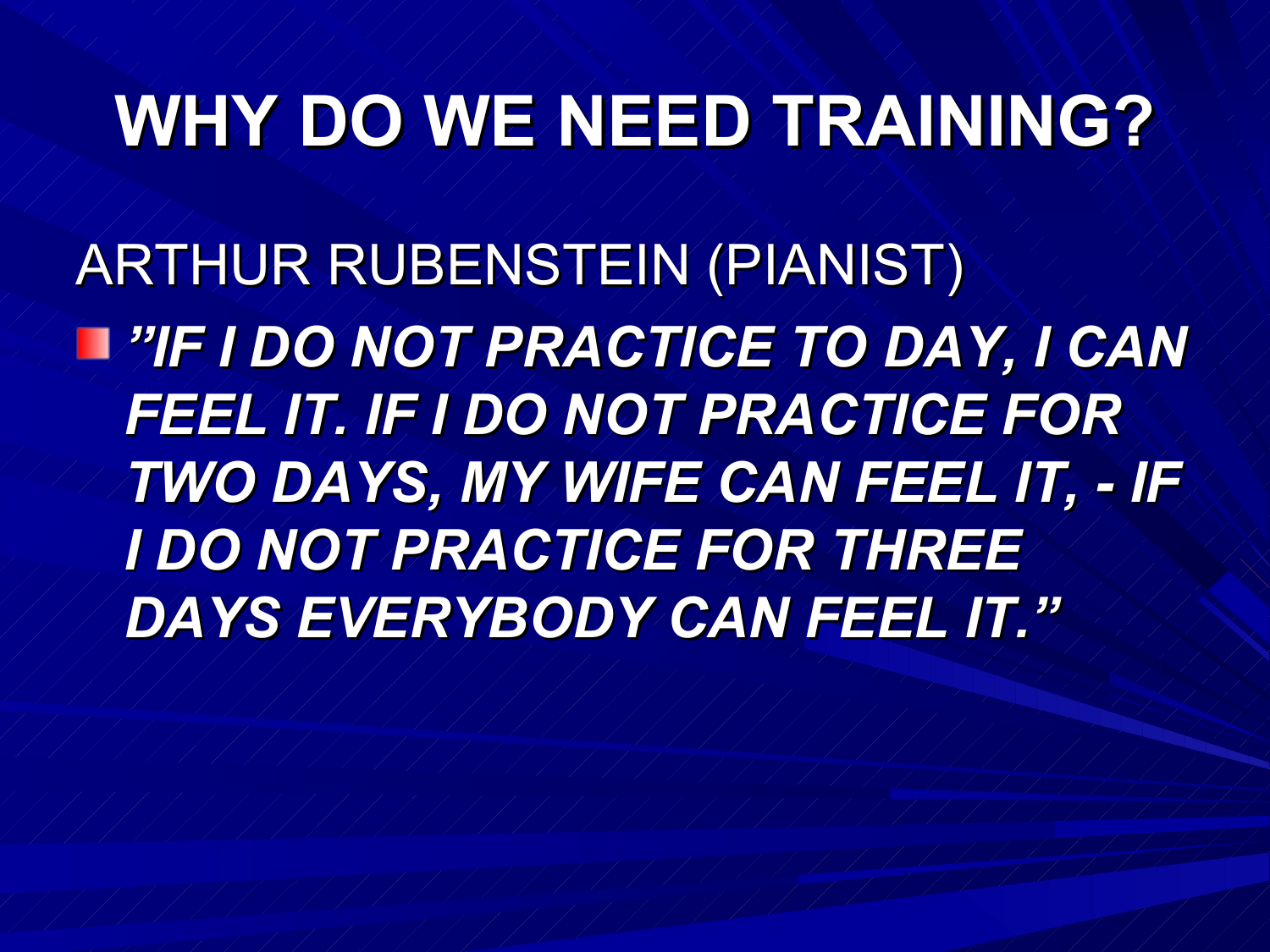### *PATIENTS REFERRED FOR ENDOMETRIOSIS TO HOSPITALS IN DENMARK*

|      | <b>OTHER HOSPITAL</b> | "CENTRES OF<br><b>EXCELLENCE"</b> | %      |
|------|-----------------------|-----------------------------------|--------|
| 1999 | 781                   | 135                               | 14,7%  |
| 2000 | 920                   | 374                               | 28,9 % |
| 2001 | 1048                  | 407                               | 28,0 % |
| 2002 | 948                   | 520                               | 35,4%  |
| 2003 | 964                   | 811                               | 45,7 % |
| 2004 | 1030                  | 897                               | 46,5%  |
| 2005 | 1269                  | 964                               | 43,2 % |
| 2006 | 1089                  | 1034                              | 48,6 % |
| 2007 | 1101                  | 1008                              | 47,8%  |
| 2008 | 1086                  | 963                               | 47,0 % |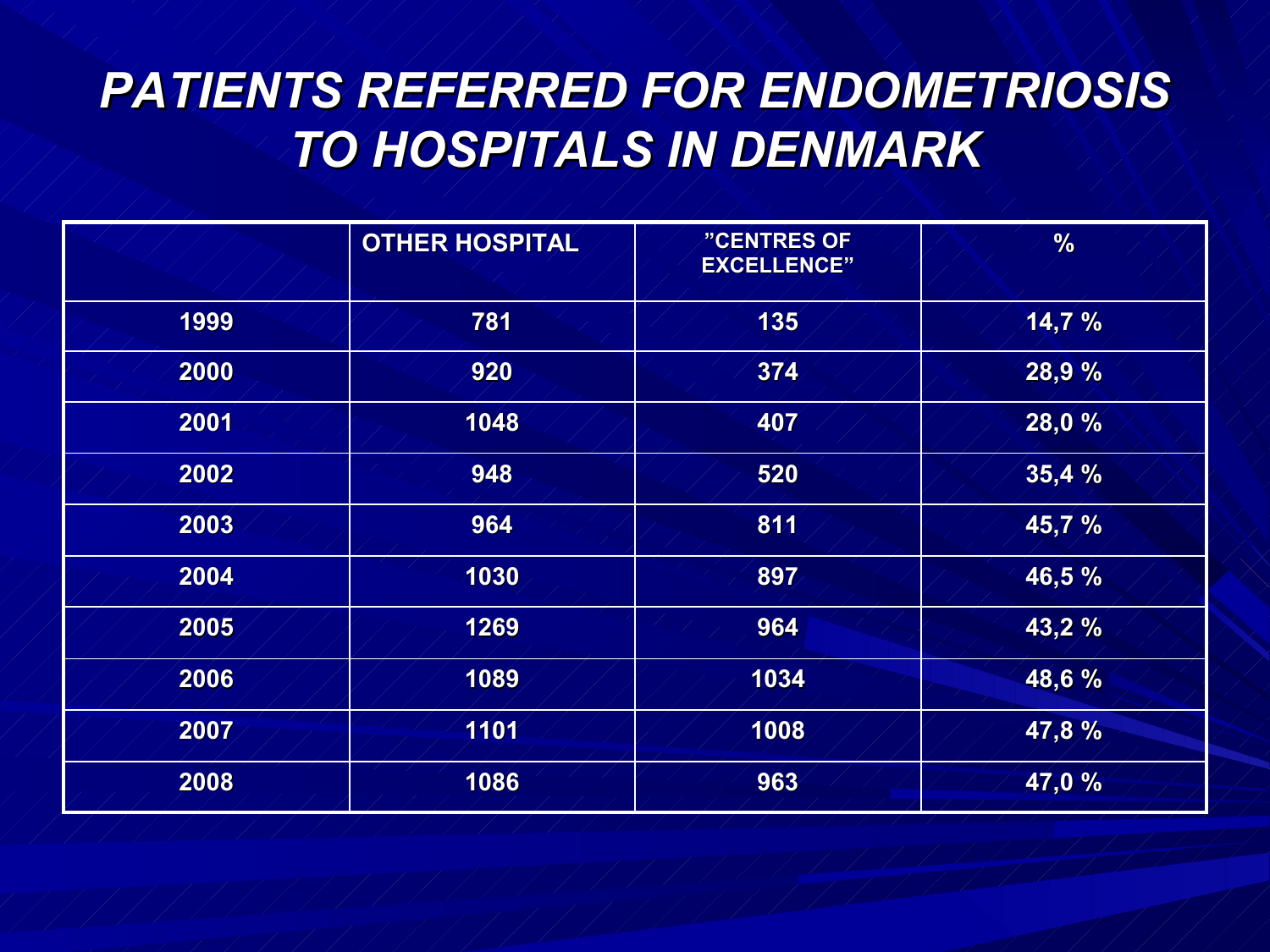### **PATIENTS WITH RECTOVAGINAL ENDOMETRIOSIS TREATED IN CENTRES OF EXCELLENCE**

| 2000 | 28,6 % |
|------|--------|
| 2001 | 28,0 % |
| 2002 | 28,6 % |
| 2003 | 64,7%  |
| 2004 | 63,0 % |
| 2005 | 91,7%  |
| 2006 | 67,6 % |
| 2007 | 82,6 % |
| 2008 | 91,7%  |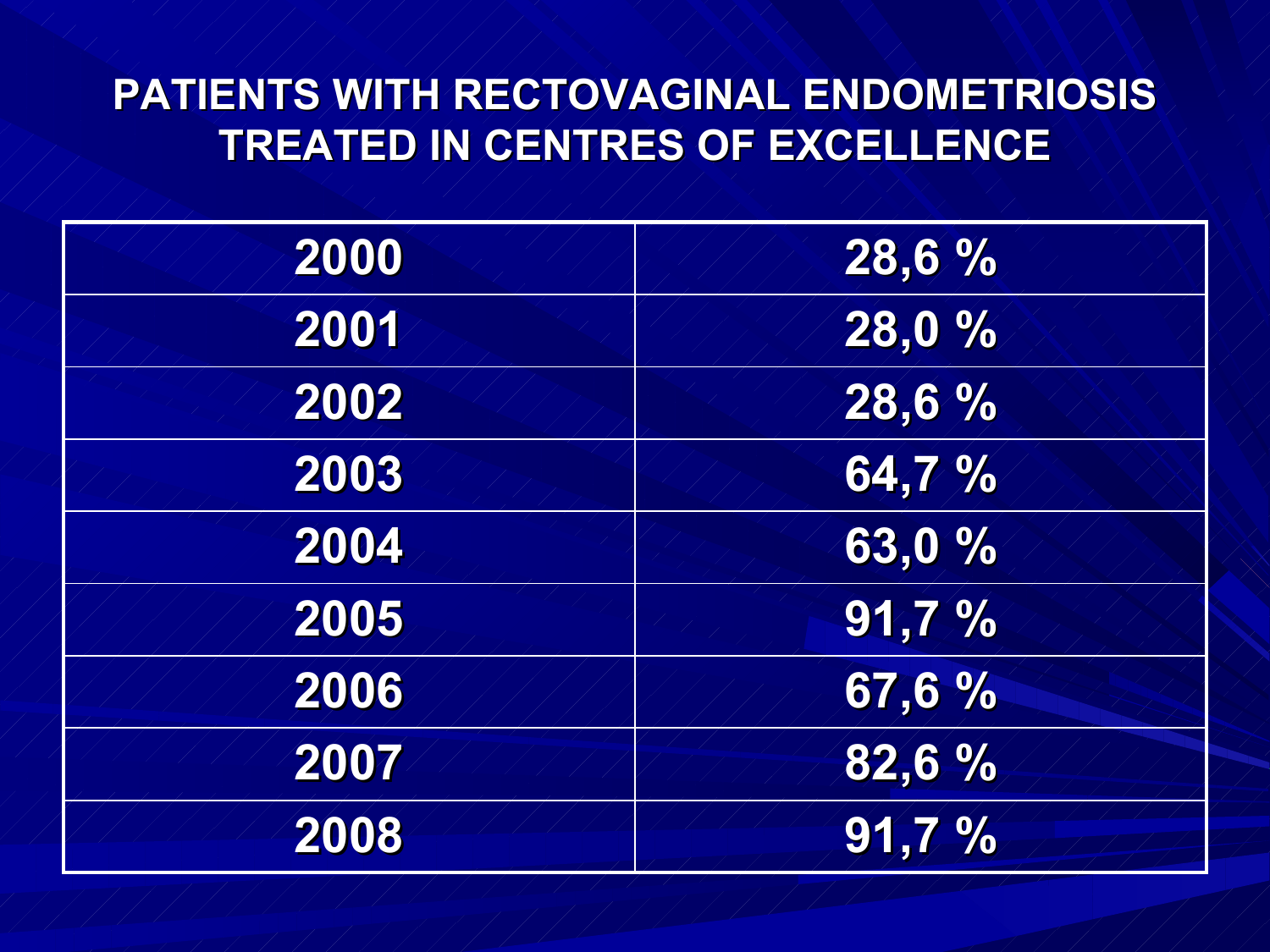### **THE NUMBER OF PATIENTS WITH OVARIAN ENDOMETRIOSIS**

| 1997 | 347 | (42,9%      |
|------|-----|-------------|
| 1998 | 361 | (41,2%)     |
| 1999 | 351 | $(39, 3\%)$ |
| 2000 | 394 | (35,5,9)    |
| 2001 | 354 | (29,3,96)   |
| 2002 | 420 | (33,7,96)   |
| 2003 | 378 | (32, 4%     |
| 2004 | 401 | (32,0,0)    |
| 2005 | 395 | (27,5%      |
|      |     |             |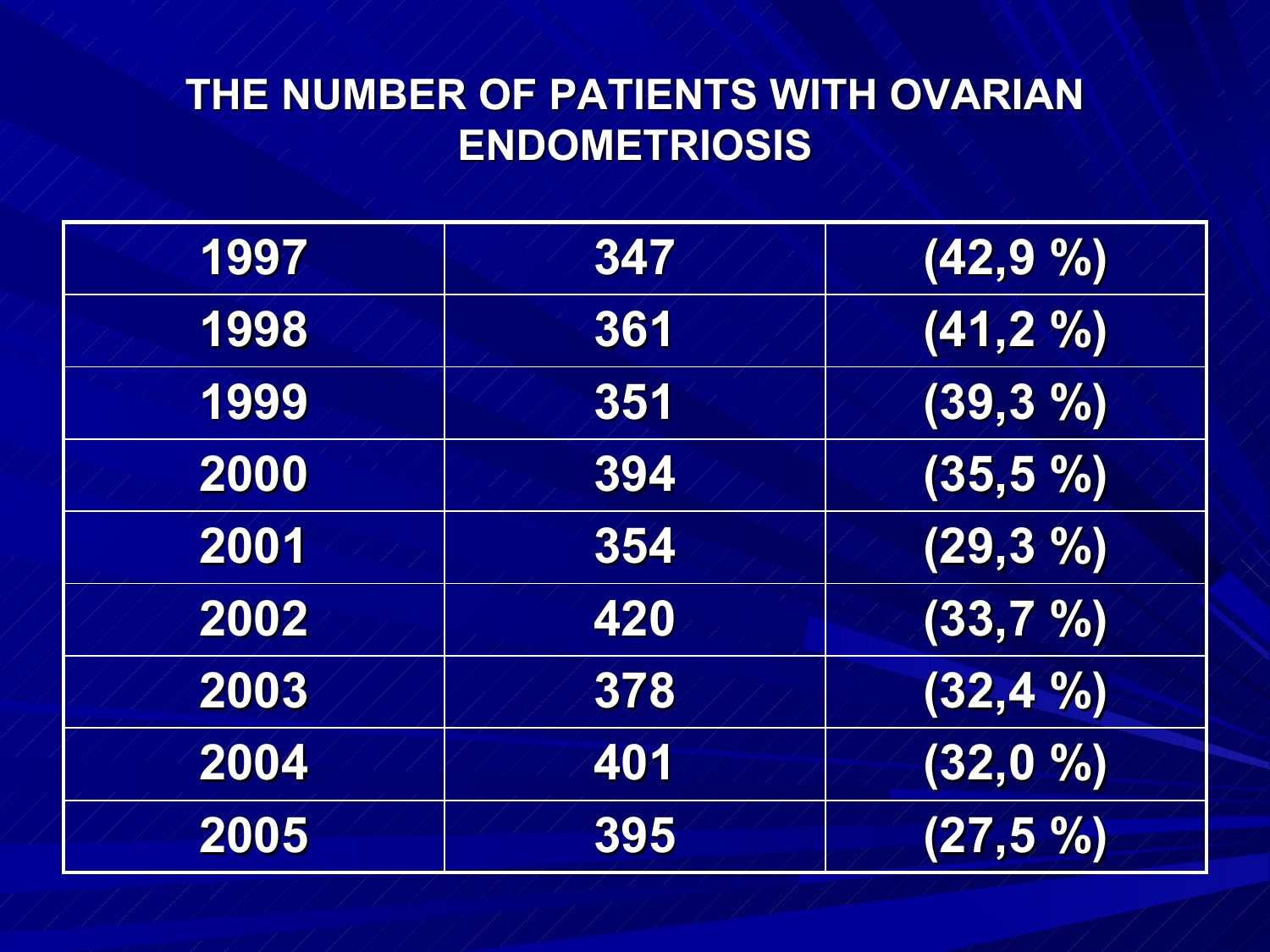#### **THE RISK OF LAPAROTOMY DURING SURGERY FOR ENDOMETRIOSIS**

|      | <b>SKEJBY/GLOSTRUP</b> | OTHER HOSPITALS |
|------|------------------------|-----------------|
| 1997 | 20,6 %                 | 30,0%           |
| 2002 | 6,3%                   | 22,9 %          |
| 2003 | 3,7%                   | 20,2%           |
| 2004 | 5,6%                   | 18,4 %          |
| 2005 | 6,0,%                  | 14,4%           |
|      |                        |                 |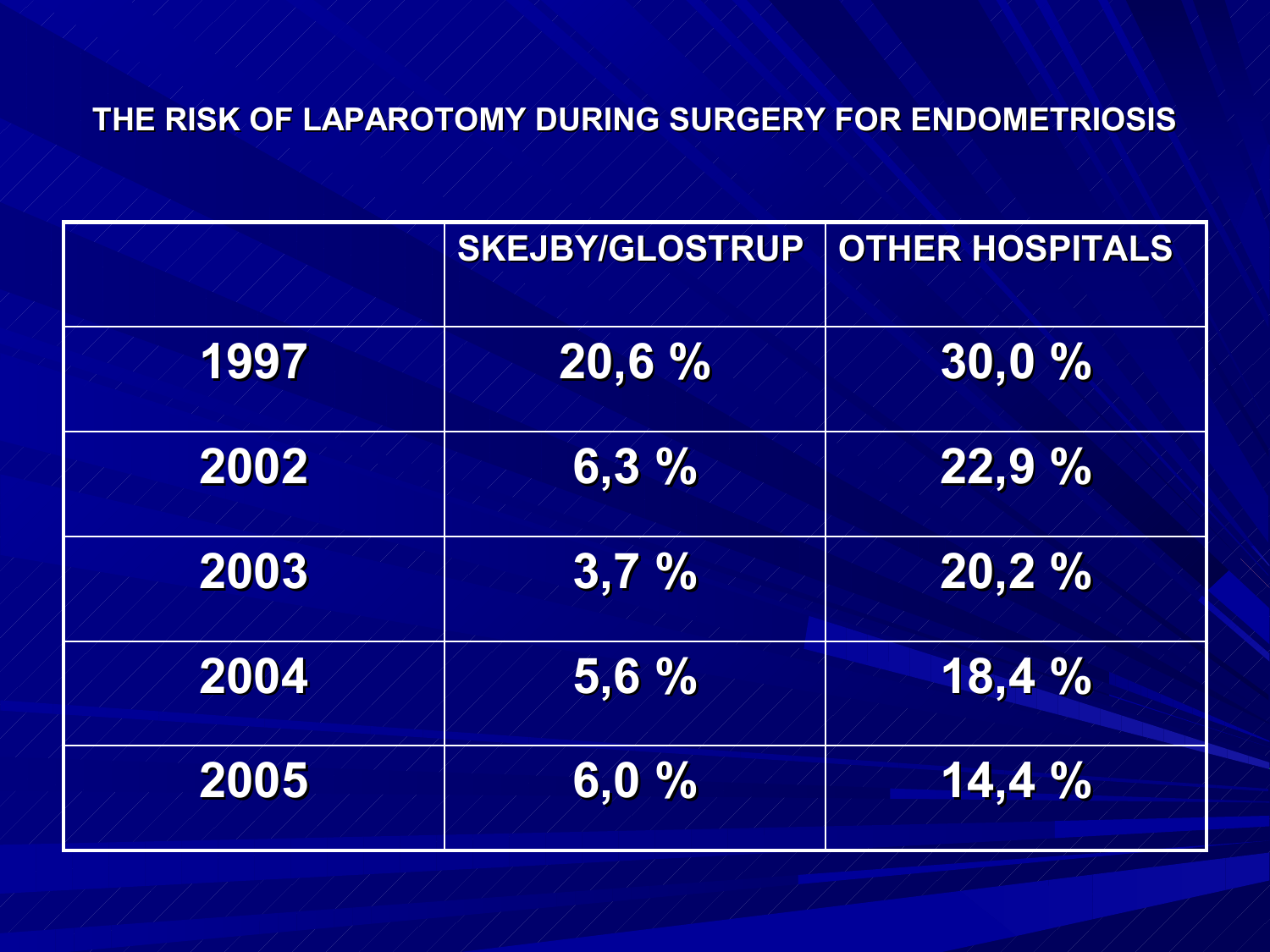#### **HAVE WE BEEN SUCCESSFUL IN CENTRALIZING THE TREATMENT OF PATIENTS WITH ENDOMETRIOSIS?**

- **THE NUMBER OF PATIENTS TREATED IN HOSPITAL HAS INCREASED**
- **PERCENTAGE OF OVARIAN ENDOMETRIOSIS IS DECLINING, REFLECTING FOCUS ON OTHER LOCALISATIONS OF ENDOMETRIOSIS**
- **NUMBER OF PATIENTS REFERRED TO ENDOMETRIOSIS CENTERS ARE INCREASING.**
- **LOW FREQUENCY OF LAPAROTOMIES IN THE CENTERS RECTOVAGINAL ENDOMETRIOSIS IS INCREASINGLY TREATED IN THE CENTERS**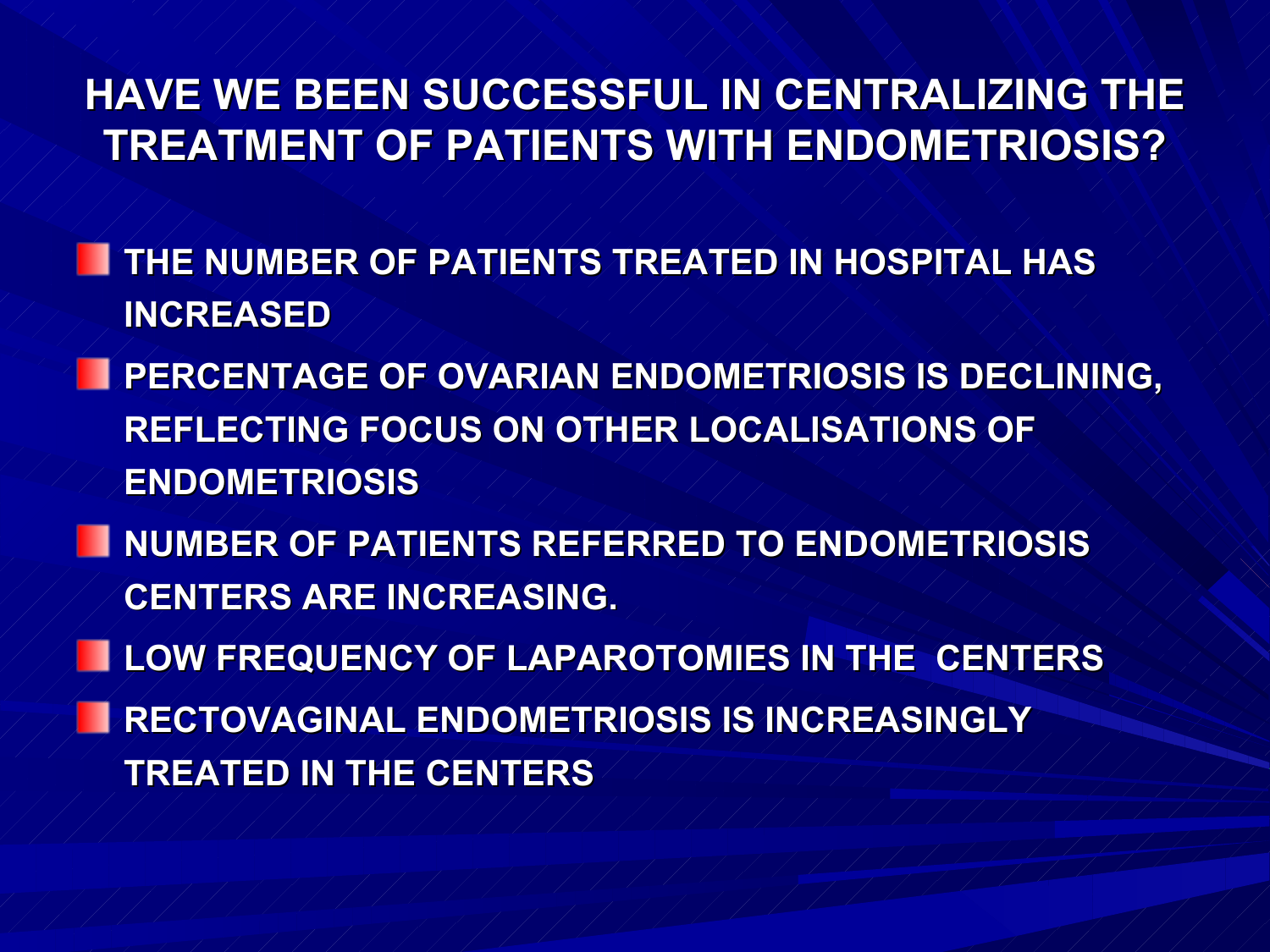# **DID WE SUCCEED?**

**QUESTIONS TO BE ANSWERED**: **ILFEWER RELAPSES? EFEWER COMPLICATIONS?** BETTER PRE- AND POSTOPERATIVE HORMONAL TREATMENT?